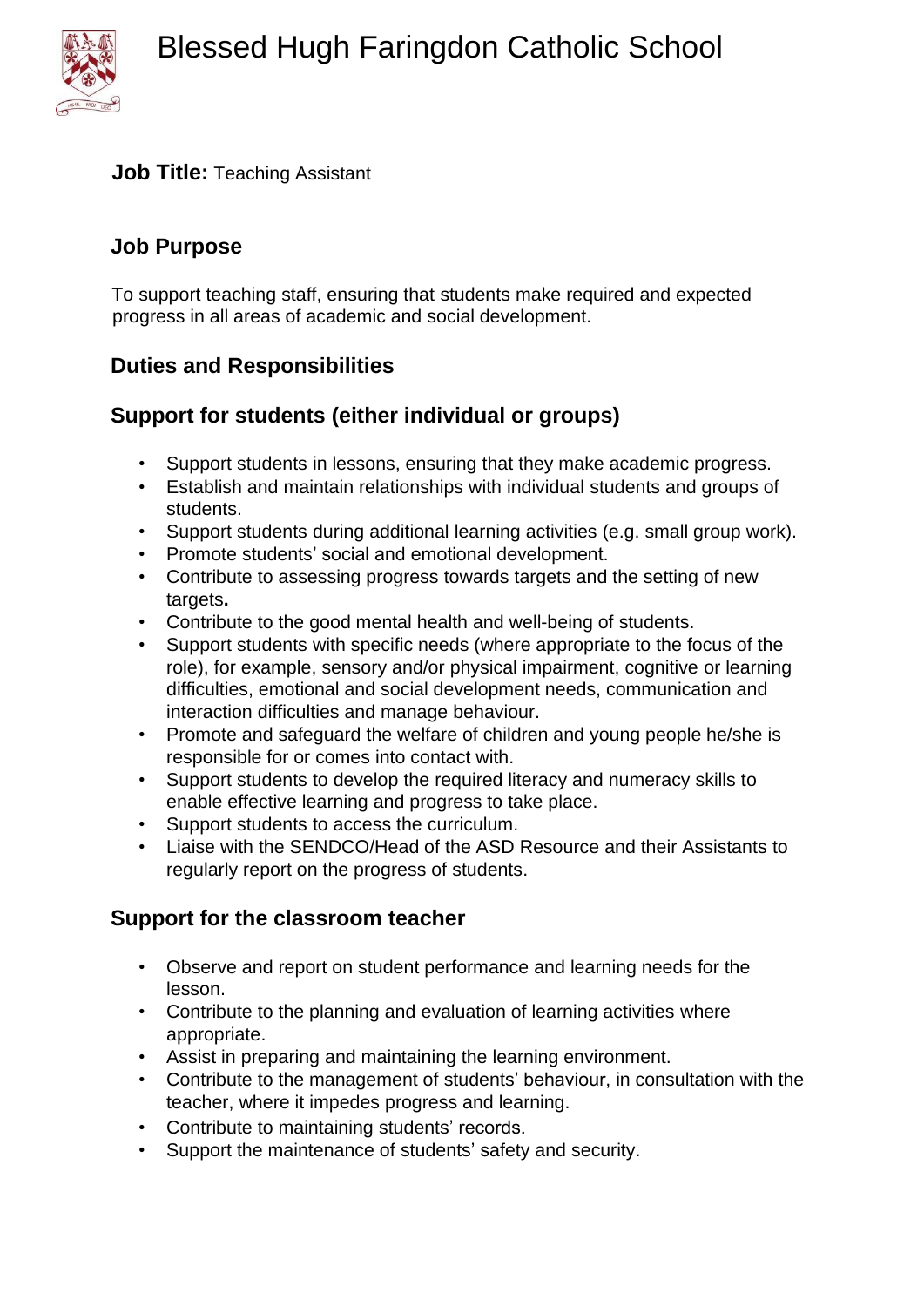• Provide general administrative support, for example, administer coursework, produce worksheets etc.

## **Support for the curriculum**

- Support the use of information and communication technology in the classroom as an aid to learning and progress.
- To ensure their tasks are carried out with due regard to Health and Safety and Safeguarding.
- Subscribe to and demonstrate the ethos of the school.
- Promote the whole school vision and aims.
- Set an example of personal integrity and professionalism.
- Attend at appropriate staff meetings and parents evenings.
- Any other duties as required at the direction of the SENDCO/Head of the ASD Resource/SLT member/Headmaster.

# **Support for the school**

- Support the development and effectiveness of teamwork within the school environment.
- Develop and maintain positive, professional working relationships with other professionals.
- Liaise with parents as appropriate.
- Take an active role in reviewing and developing own practice including participation in in-house and external professional development.
- Contribute to and adhere to the principles of appraisal.
- Work as required across the curriculum and in all Key Stages within the school.
- Subscribe to and demonstrate the ethos of the school.
- Promote the whole school vision and aims.
- Set an example of personal integrity and professionalism.
- Attend at appropriate meetings including staff meetings, department meetings, meetings with parents and parents evenings.
- Carry out any other duties as required at the direction of the SENDCO/Head of the ASD Resource/SLT member/Headmaster.